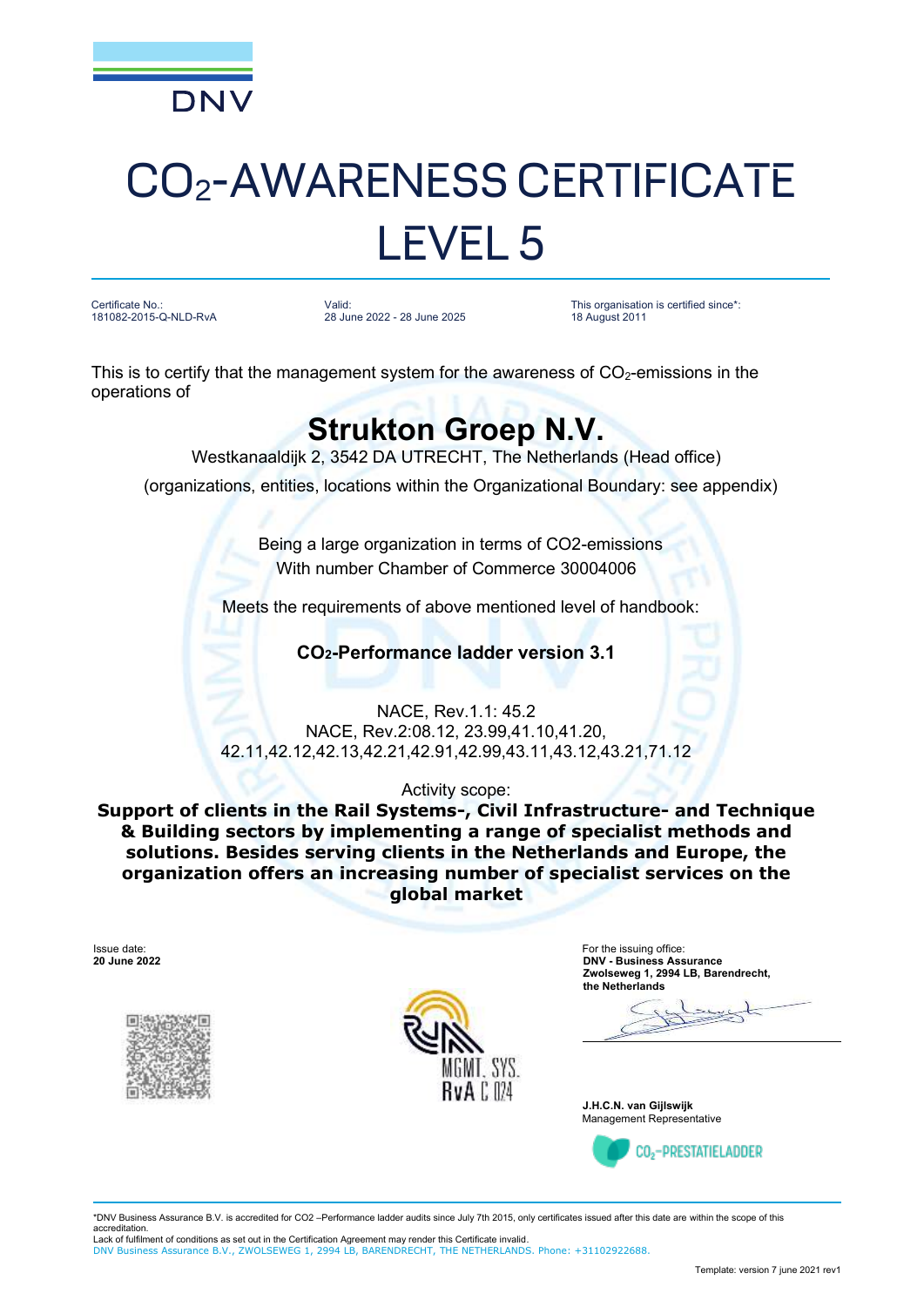## **DNV** ANNEX 1 to CO2-AWARENESS CERTIFICATE LEVEL 5

This Annex is part of Certificate No: 181082-2015-Q-NLD-RvA

#### **Strukton Groep N.V.**

The Organizational Boundary includes the following organizations:

| Subsidiary/legal entity/location                 | No Chamber<br>of Commerce | (adress <sup>1</sup> ) City           |
|--------------------------------------------------|---------------------------|---------------------------------------|
| Strukton Groep N.V.                              | 30004006                  | Westkanaaldijk 2, 3542DA Utrecht.     |
| Strukton Civiel BV                               | 30233077                  | Westkanaaldijk 2, 3542DA Utrecht.     |
| Strukton Civiel Regio Zuid B.V.                  | 30226233                  | Westkanaaldijk 2, 3542 DA Utrecht     |
| Strukton Civiel Zuid B.V.                        | 20032948                  | Rat Verleghstraat 120, 4815 PT Breda  |
| Strukton Civiel Regio Noord en Oost B.V.         | 06054069                  | Kelvinstraat 1, 7575 AS Oldenzaal     |
| Strukton Civiel Regio West B.V.                  | 37118883                  | Aambeeld 1, 1671 NT Medemblik         |
| <b>Strukton Civiel West</b>                      | 37115088                  | Aambeeld 1, 1671 NT Medemblik         |
| Strukton Civiel West Materieel B.V.              | 36003610                  | Scharwoude 15, 1634 EA Scharwoude     |
| Strukton Civiel West Transport B.V.              | 36034578                  | Aambeeld 1, 1671 NT Medemblik         |
| Strukton Civiel Projecten B.V.                   | 30087629                  | Westkanaaldijk 2, 3542 DA Utrecht     |
| Strukton Infrastructure Specialities B.V.        | 85008869                  | Westkanaaldijk 2, 3542 DA Utrecht     |
| Portfolio Investments Holding B.V.               | 55805597                  | Westkanaaldijk 2, 3542 DA Utrecht     |
| Ooms producten B.V.                              | 36003612                  | Aambeeld 1, 1671 NT Medemblik         |
| Unihorn B.V.                                     | 36039833                  | Aambeeld 1, 1671 NT Medemblik         |
| Strukton Infratechnieken                         | 30200182                  | Westkanaaldijk 2, 3542 DA Utrecht     |
| Canor benelux B.V.                               | 30227775                  | Westkanaaldijk 2, 3542 DA Utrecht     |
| Reanco Benelux B.V.                              | 57090602                  | Westkanaaldijk 2, 3542 DA Utrecht     |
| Strukton Microtunneling B.V.                     | 30194806                  | Westkanaaldijk 2, 3542 DA Utrecht     |
| Molhoek-CCT B.V.                                 | 27156174                  | Vierlinghstraat 17, 4251 LC Werkendam |
| Molhoek aannemingsbedrijf B.V.                   | 06042229                  | Vierlinghstraat 17, 4251 LC Werkendam |
| GBN Holding B.V.                                 | 76663892                  | Westkanaaldijk 2, 3542 DA Utrecht     |
| GBN Groep B.V.                                   | 30146536                  | Westkanaaldijk 2, 3542 DA Utrecht     |
| Strukton Milieutechniek B.V.                     | 30226224                  | Schapenweide 6, 4824 AN Breda         |
| Strukton Prefab Beton B.V.                       | 30199977                  | Westkanaaldijk 2, 3542 DA Utrecht     |
| Van Rens B.V.                                    | 12005763                  | Molenstraat 27a, 5268 KD Helvoirt     |
| Terracon Molhoek Beheer B.V.                     | 18105722                  | Vierlinghstraat 17, 4251 LC Werkendam |
| Terracon funderingstechniek B.V.                 | 18125862                  | Vierlinghstraat 17, 4251 LC Werkendam |
| Strukton Civiel Startup and Innovation<br>Centre | 78417236                  | Westkanaaldijk 2, 3542 DA Utrecht     |
| Strukton Immersion Projects B.V.                 | 30186865                  | Westkanaaldijk 2, 3542 DA Utrecht     |
| Strukton Rail B.V.                               | 30139436                  | Westkanaaldijk 2, 3542 DA Utrecht     |
| Strukton Rail Nederland B.V.                     | 30139439                  | Westkanaaldijk 2, 3542 DA Utrecht     |
| Strukton Rail Shortline B.V.                     | 30160879                  | Westkanaaldijk 2, 3542 DA Utrecht     |
| Strukton Rail Equipment B.V.                     | 16081158                  | Veemarktweg 2a, 5223 AA Den Bosch     |

 $^{\text{1}}$  If relevant for identification branch / location or desirable by certified organization

Lack of fulfilment of conditions as set out in the Certification Agreement may render this Certificate invalid. DNV Business Assurance B.V., ZWOLSEWEG 1, 2994 LB, BARENDRECHT, THE NETHERLANDS. Phone: +31102922688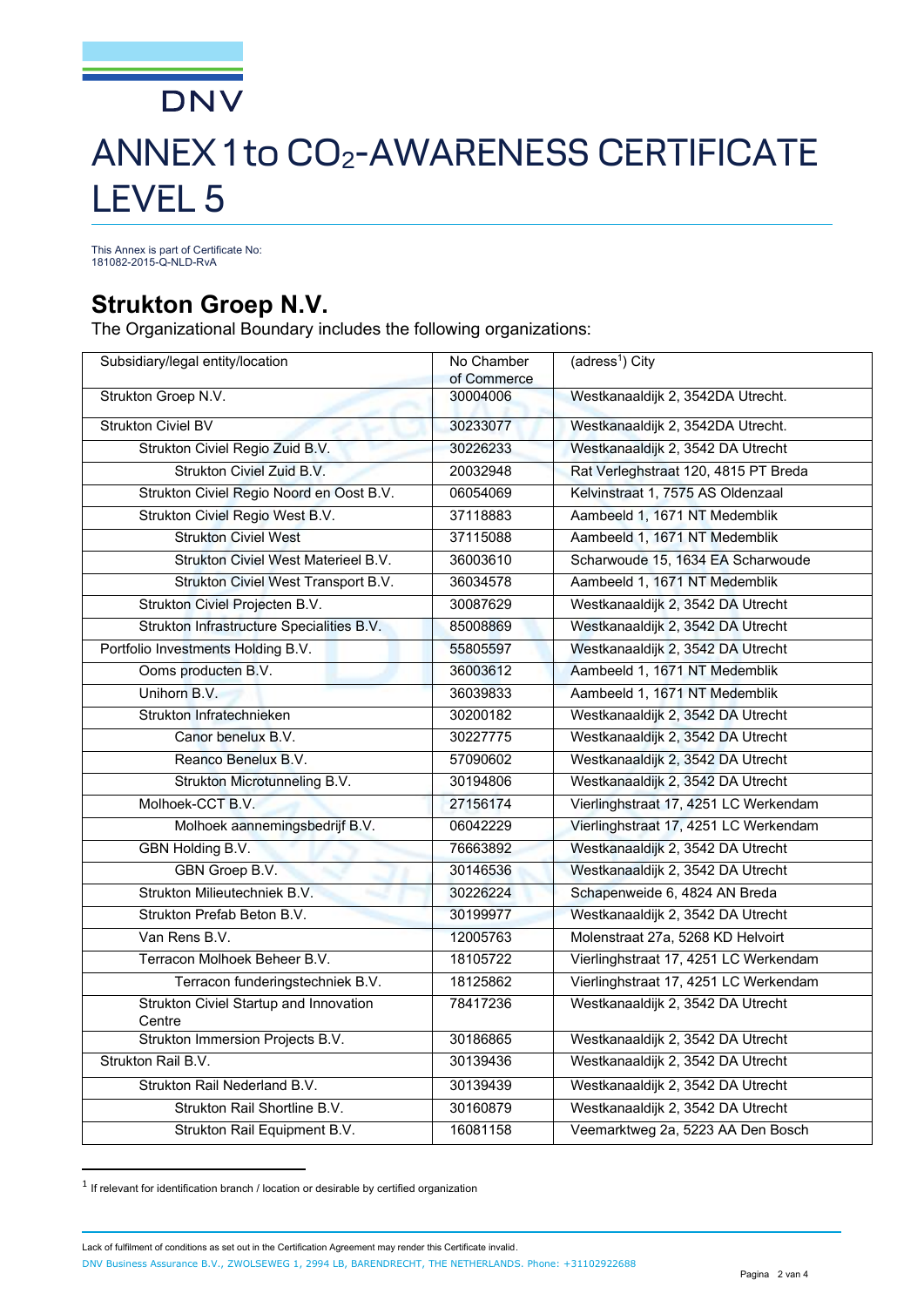

| Strukton<br>Rail N.        | :14            | Burg Maenhautstraat 46, 9820 Merelbeke BE      |
|----------------------------|----------------|------------------------------------------------|
| Spoorbouw BVBA<br>siebens. | 30393255<br>04 | . 2620 Hemiksem<br>BE<br>Niiverheidsstraat 36. |